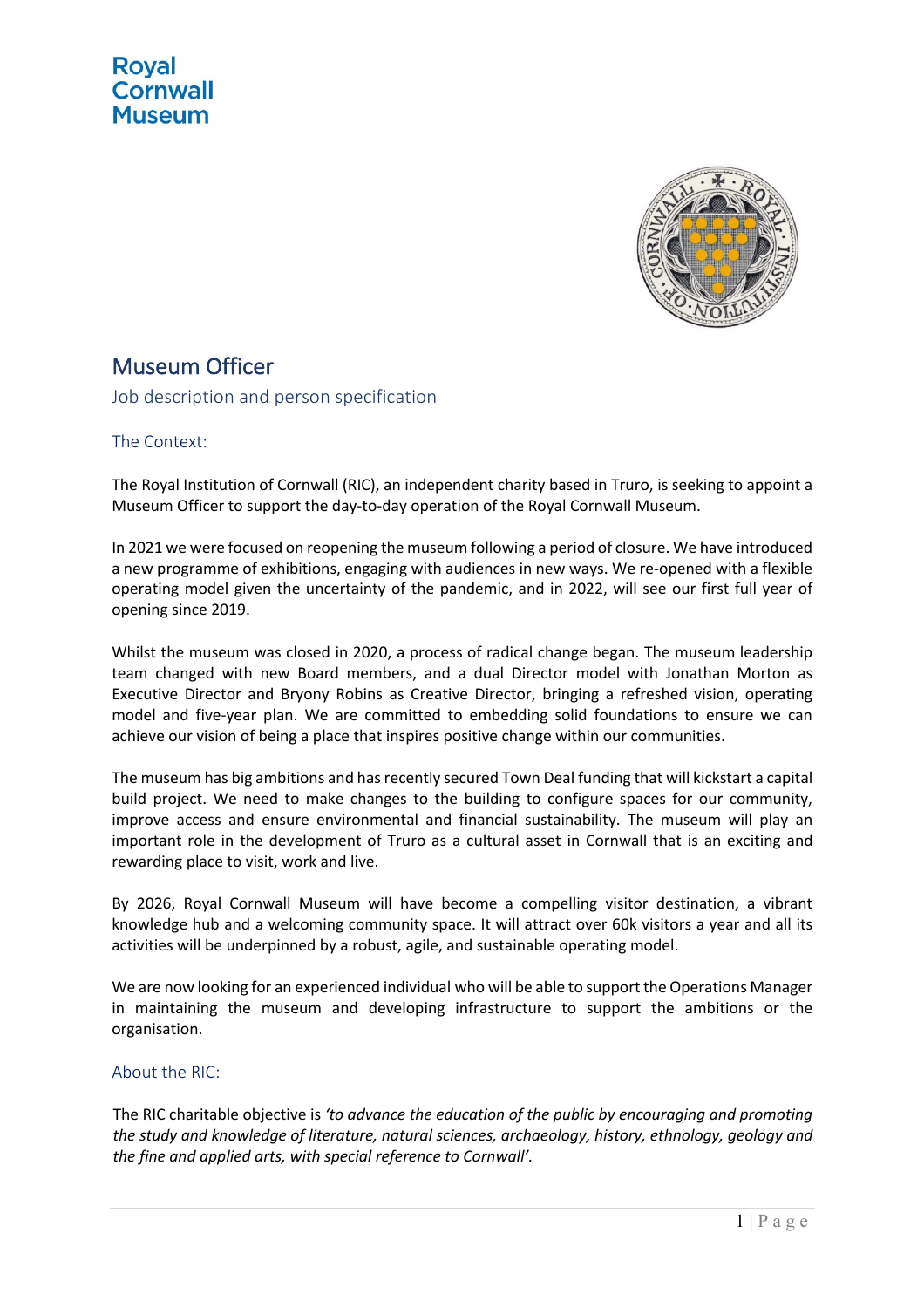## **Royal Cornwall Museum**

The founding values from 1818 are:

- To establish and share collections and archives that celebrate Cornwall and Cornish culture
- To create a space at the heart of Cornwall society where ideas can be discussed and challenged
- To be a place for sharing knowledge learning, creativity and ambition



#### Vision

Cornwall is unique. The seas and the landscapes, its language and its minerals, as well as countless generations of Cornish people who have lived and worked across this land, have all combined across the generations to make Cornwall a place like no other.

At the very heart of Cornwall and its cultural life, the Royal Cornwall Museum is a centre of exploration and learning. Using the eclectic collections of Cornish culture, art, antiquities, archaeology, science, and natural history we take people on a journey from deep underground, up into the sky, around the world and way back in time. In doing this, we use our collections to help our communities look forward together.

#### Our Values

- Shared Vision, Purpose Driven
- Collaboration and Imagination
- Open and Inclusive
- Environmentally Responsible

#### What we do

We are an incorporated independent charity with more than 400 members We own and operate the Royal Cornwall Museum and Art Gallery in the City of Truro We hold extensive historic collections including the Courtney Library and Archive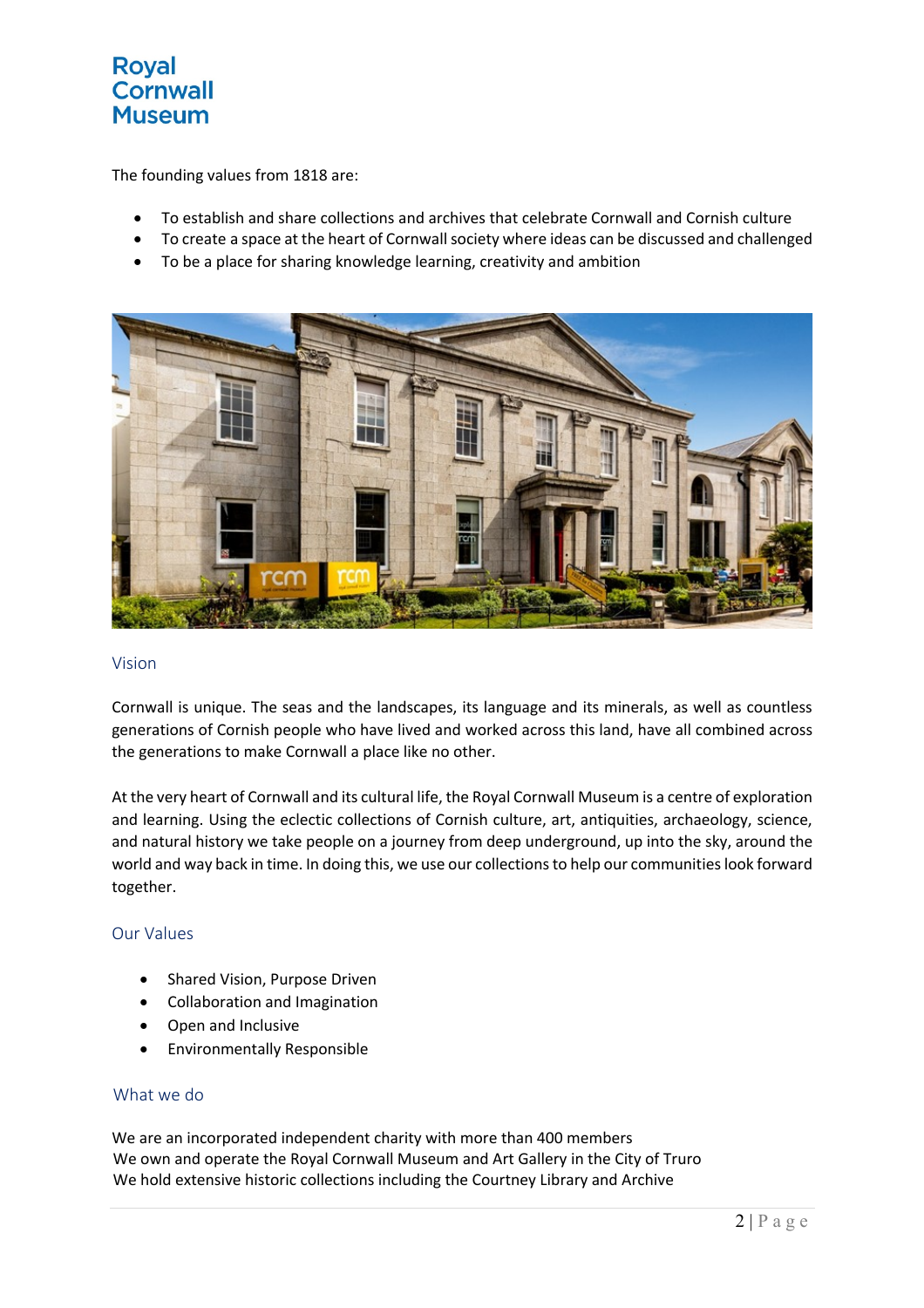

We run education and outreach programmes We publish articles and journals We run events We deliver an Arts Council of England (NPO) funded programme of development work through our partnership with the Cornwall Museum Partnership

### How to apply

To apply, please send a CV and covering letter outlining why you would be great for the role, along with a completed equalities monitoring form to charlotte.tomlinson@royalcornwallmuseum.org.uk

The closing date for applications is midnight on Sunday the 12th of June 2022.

Interviews will take place week commencing 20<sup>th</sup> June at the Royal Cornwall Museum, Truro.

Please let us know if you have any access requirements. It is important to us that our application process is accessible to all.

If you'd like to have an informal chat about the role, please get in touch with Charlotte Tomlinson on charlotte.tomlinson@royalcornwallmuseum.org.uk to arrange.

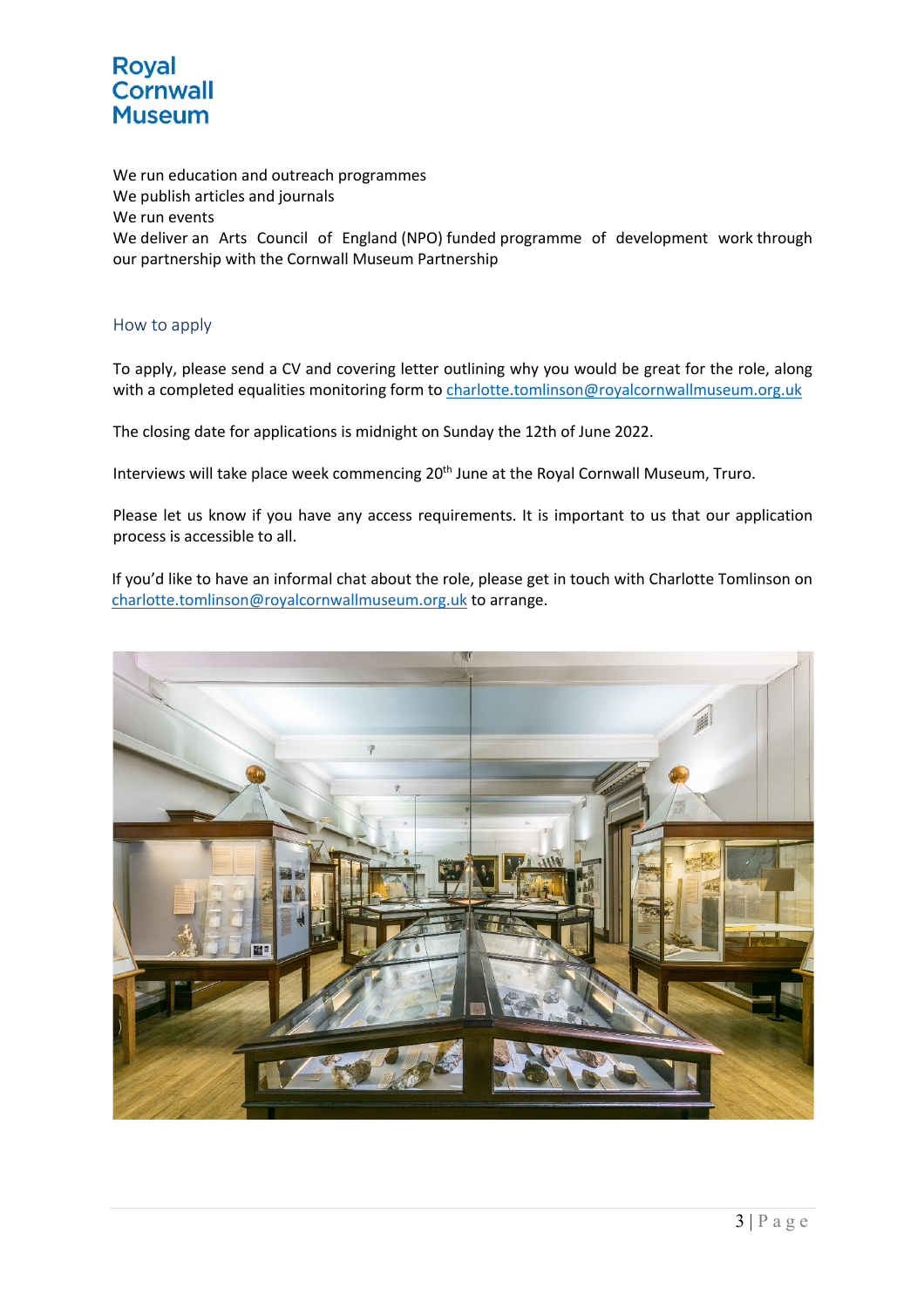# **Roval Cornwall Museum**

# Job Description

| <b>Role</b>            | Museum Officer                                                                                                                                 |
|------------------------|------------------------------------------------------------------------------------------------------------------------------------------------|
| <b>Accountable to</b>  | <b>Operations Manager</b>                                                                                                                      |
| <b>Contract</b>        | Permanent, full time (1FTE)                                                                                                                    |
| <b>Accountable for</b> | No direct line management responsibility but will supervise and support Front<br>of House, the Learning Team and volunteers on a regular basis |
| <b>Salary</b>          | £22,000 - £24,000 pro-rata per annum (depending on experience)                                                                                 |

### Job Summary

The Museum Officer will be part of the Operational team and will play a key role in the day-to-day running of the museum. The role will need to have an awareness of what makes an excellent visitor experience, and of how to improve the museums facilities. This role will also take a lead in building maintenance and compliance tasks with a focus on health, safety and security ensuring the highest standards, both internally within our teams and from external contractors.

### Main Activities and Responsibilities of the Museum Officer role

### **Visitor Experience and Duty Managing**

- This role will play a key part in the day-to-day operation of the museum, ensuring a safe and inspiring experience for all visitors, staff and volunteers.
- Act as a Duty Manager on a rota basis. Whilst acting as Duty Manager taking overall responsibility for all aspects of public and asset safety, security, visitor care during opening hours and managing the building, whilst taking responsibility during incidents and emergencies.
- Although there is no direct line management with this role, there will be a requirement to support Front of House staff and volunteers in welcoming a broad and diverse audience. Ensuring visitors are welcomed by friendly and knowledgeable staff and volunteers, responding to their individual needs.
- Support the Front of House team when required with cash handling and cashing up processes using an EPOS till, and computer based till software.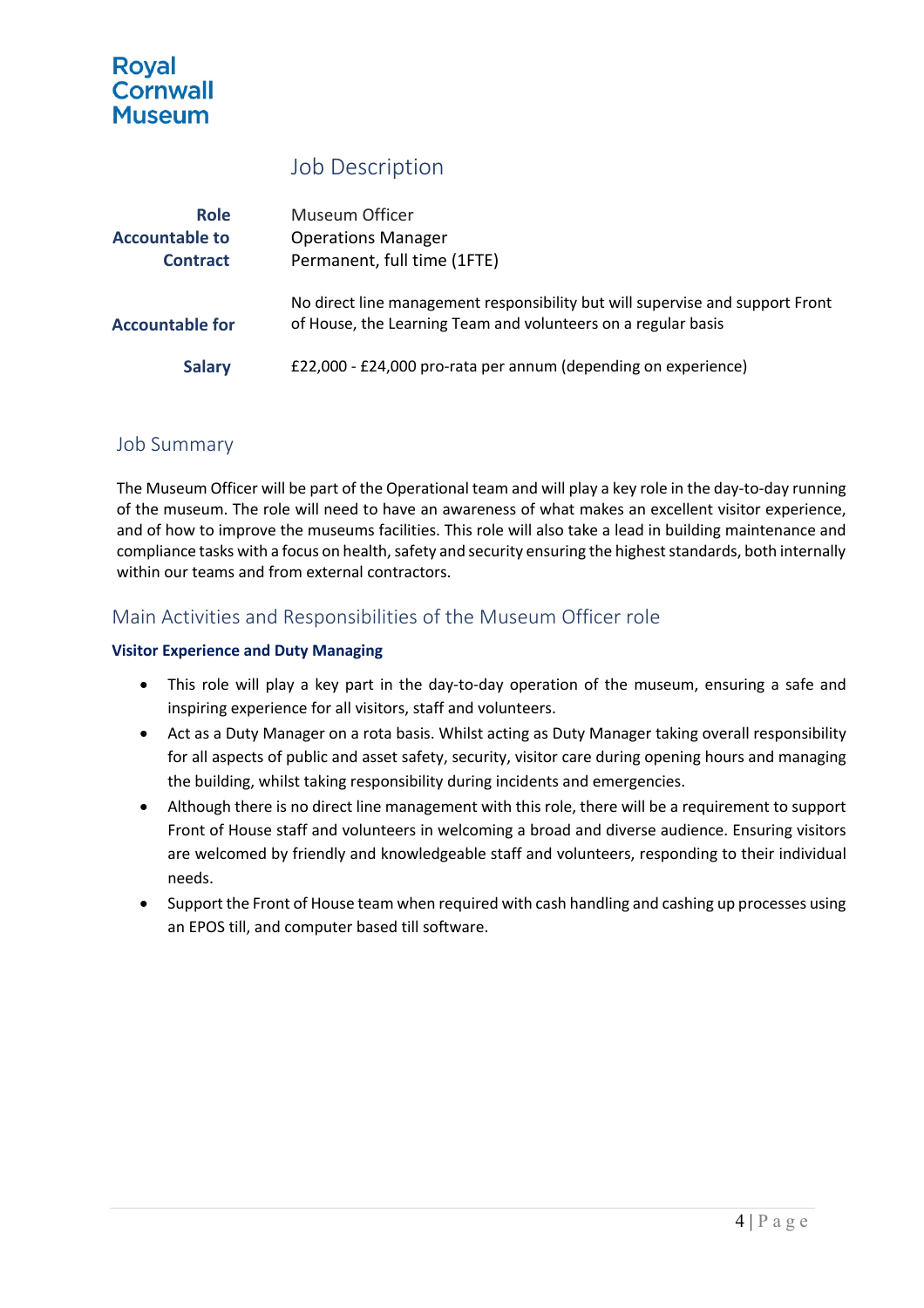# **Roval Cornwall Museum**

### **Health, safety and security compliance**

The post will support the Operations Manager in embedding a high standard of facilities management, health, safety, security and general operational practices and processes.

- Deliver training around compliance as directed by the Operations Manager this could involve showing other team members how to appropriately use a system or piece of equipment.
- Taking responsibility for Health, Safety and Security compliance. Completing related checklists such as weekly fire alarm and emergency lights testing as well as organising the services and maintenance of systems and equipment. Keeping accurate records relating to compliance.
- Monitor the performance of contract supplied services to the site day to day, such as housekeeping and FM contracts to ensure the museums requirements and standards are met.
- To work with the Operations Manager on creating and updating risk assessments for different activity within the building.
- To take a lead on organising compliance-based services and checks by competent professionals, this will include things like arranging and facilitating annual boiler services.

#### **Practical and technical support for the museum**

- To maintain the museum spaces, undertaking repair work and bringing in appropriate specialists or contractors where required.
- Support the Museum departments with practical and technical help, using appropriate tools and equipment for the task such as ladders, trolleys, and electric drills, with particular emphasis on exhibition install and take down.
- To be a registered key holder with external security companies, attend alarm activations when necessary and support the Operations Manager and Directors in the event of any serious incident.
- Support commercial hire of the museum with set up and take down, duty managing events/hire of spaces on a rota basis and enabling the hirer to have an excellent experience with us through consistently high standards. This does involve some evening and weekend working.
- To undertake any other duties within the scope of the role and its grade as directed by your Line Manager.

### Projects and focuses

When reviewing facilities management practice and infrastructure, to consider the environmental impact of operations within the museum and look at how any changes will support the wider ambitions of the organisation.

Support the Operations Manager in the implementation of a refreshed IT structure that will improve the visitor experience, support commercial hire, access, home working and security.

Providing practical and technical support to the programming and engagement team with regular exhibition changeovers as part of work programme.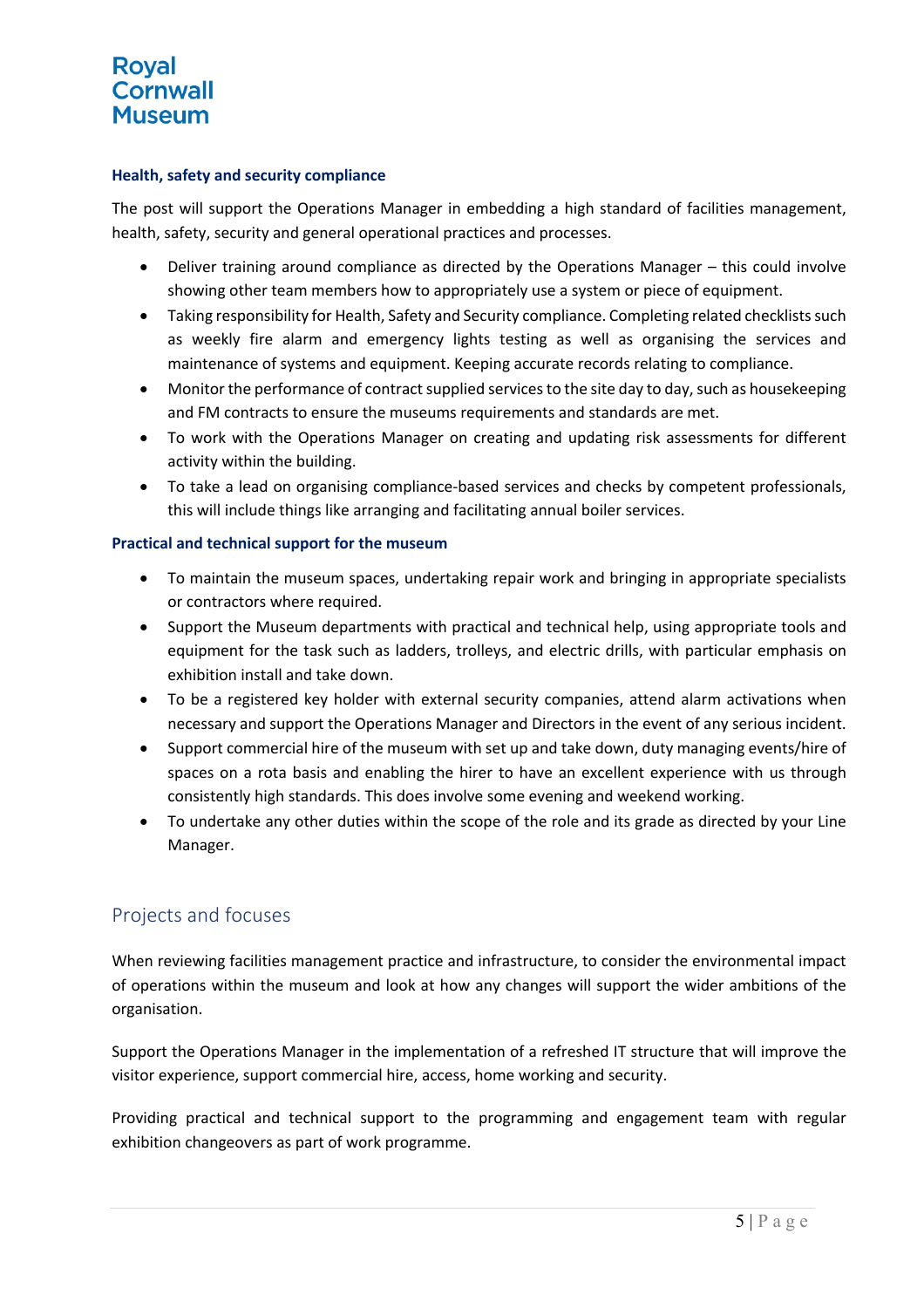# Person Specification

### Museum Officer

### Working at Royal Cornwall Museum

The role will be a key member of the museum team, working closely with the Operations Manager to improve practices and support the development of the museum as a consistently excellent, engaging place to visit and support.

| Who are we looking for | The role will undertake a wide range of tasks to support the day-to-day<br>operation of the museum, in both visitor facing areas and staff/volunteer<br>back of house areas.                                                                                                           |
|------------------------|----------------------------------------------------------------------------------------------------------------------------------------------------------------------------------------------------------------------------------------------------------------------------------------|
|                        | We are interested in an individual committed to the values of our charity,<br>collaboration, inclusivity, innovation and sustainability.                                                                                                                                               |
|                        | You will be professional and versatile with a passion to get things done.                                                                                                                                                                                                              |
|                        | You will have a creative and flexible approach with the ability to identify<br>innovative solutions.                                                                                                                                                                                   |
|                        | You'll have excellent time management skills, with an eye for accuracy.                                                                                                                                                                                                                |
|                        | You'll need to have demonstrable experience of practical tasks around<br>building maintenance and exhibition installations and of how to work safely<br>when using tools and equipment.                                                                                                |
|                        | You'll be an excellent communicator who enjoys working with people in an<br>often busy, fast paced environment. And who is equally comfortable working<br>in a front facing role, interacting with visitors as well as being behind the<br>scenes.                                     |
|                        | We're looking for someone that is genuinely excited by the opportunity to be<br>part of the team working towards becoming more innovative, open, inclusive<br>and community focussed, positioning Royal Cornwall Museum as a sector<br>leading and nationally recognised organisation. |